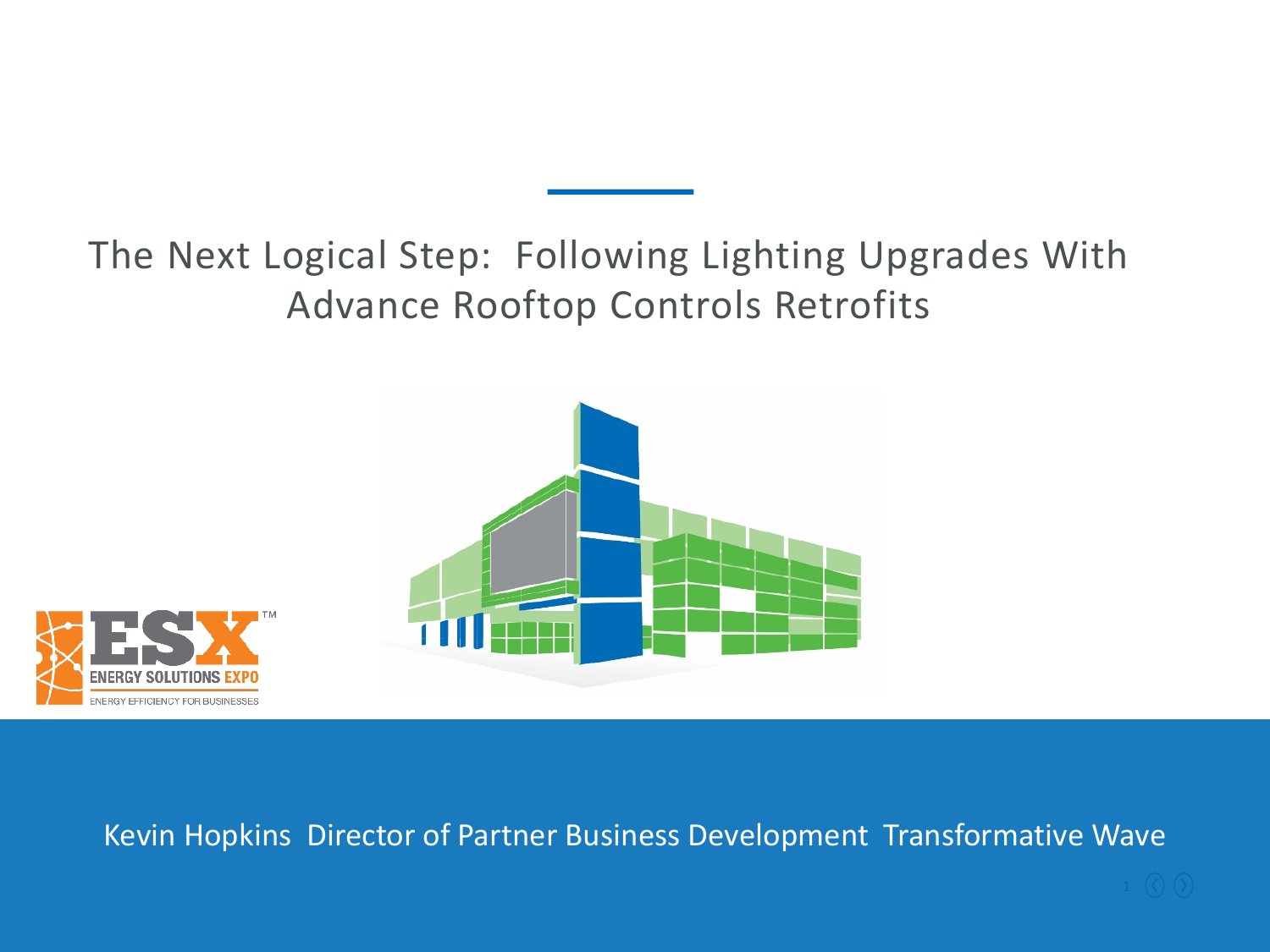# THE PROBLEM LIGHTING UPGRADES CAN LEAVE HVAC BEHIND

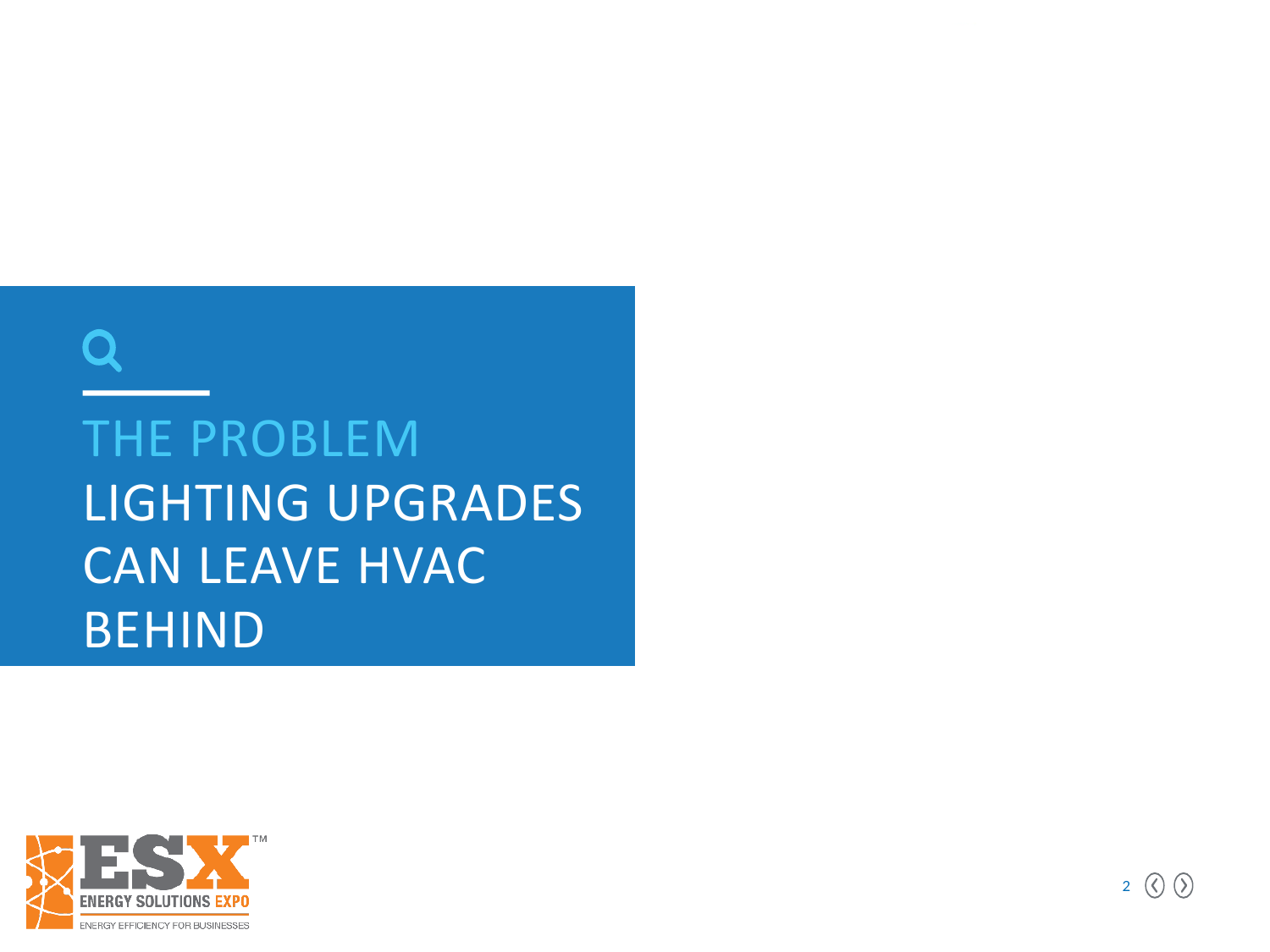#### STANDARD RTU OPERATION BEFORE AN LED RETROFIT

Heat and humidity are managed by original equipment design

Example of a Good Compressor Cycle for Dehumidification with Sufficient Time for 'Useful Moisture Removal'

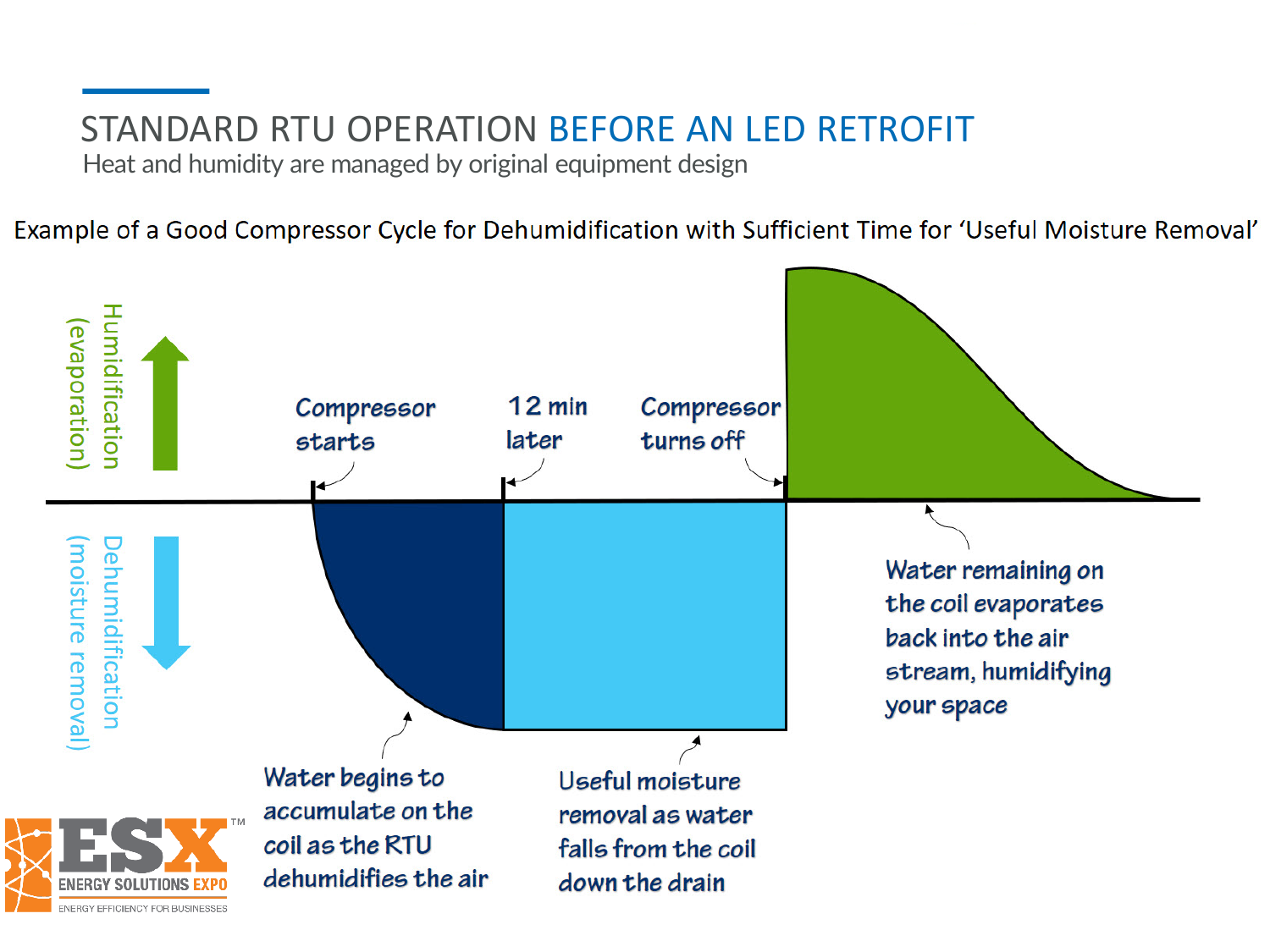## ABBREVIATED RTU OPERATION AFTER AN LED RETROFIT

Heat and humidity become competing issues in space comfort

Example of an Improper Compressor Operation from a Dehumidification Standpoint

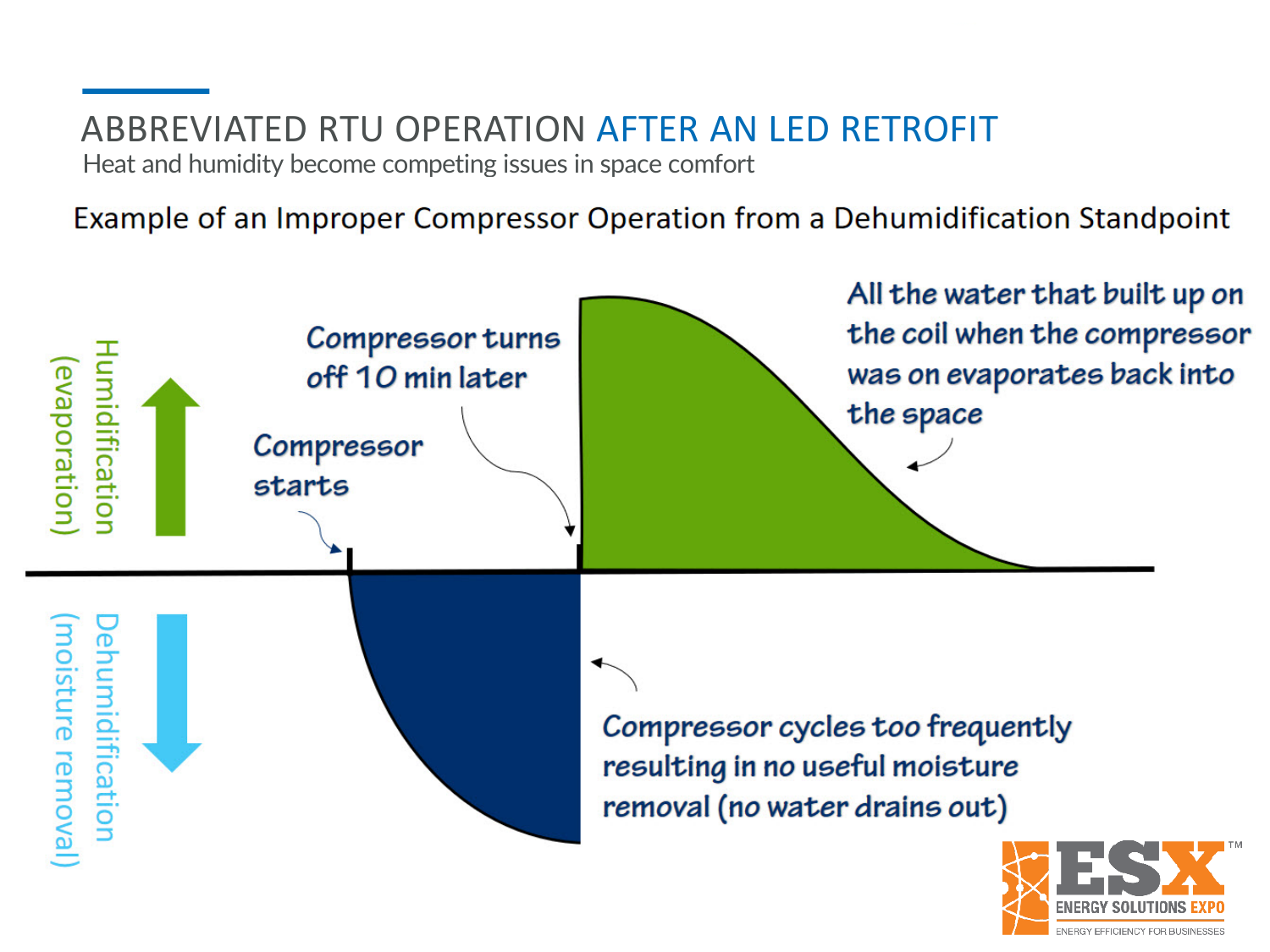HOW ARC RETROFITS ACCOMMODATE CHANGING SPACE NEEDS With Advanced Sensor Capabilities, ARC Retrofits Deliver Air Service That Suits the Space

- $\checkmark$  ARC retrofits make maximum use of outside air resulting in better ventilation and less humidity build-up
- $\checkmark$  ARC retrofits allow equipment to function for longer periods of time in first-stage mechanical cooling.
- $\checkmark$  At the reduced fan speed of first-stage mechanical cooling an ARC-equipped unit moves air more slowly across the cooling coil, wringing more moisture from the air throughout all stages of cooling operation.
- $\checkmark$  If humidity is an on-going concern, ARC retrofits can be outfitted with humidity sensors, for more active humidity management

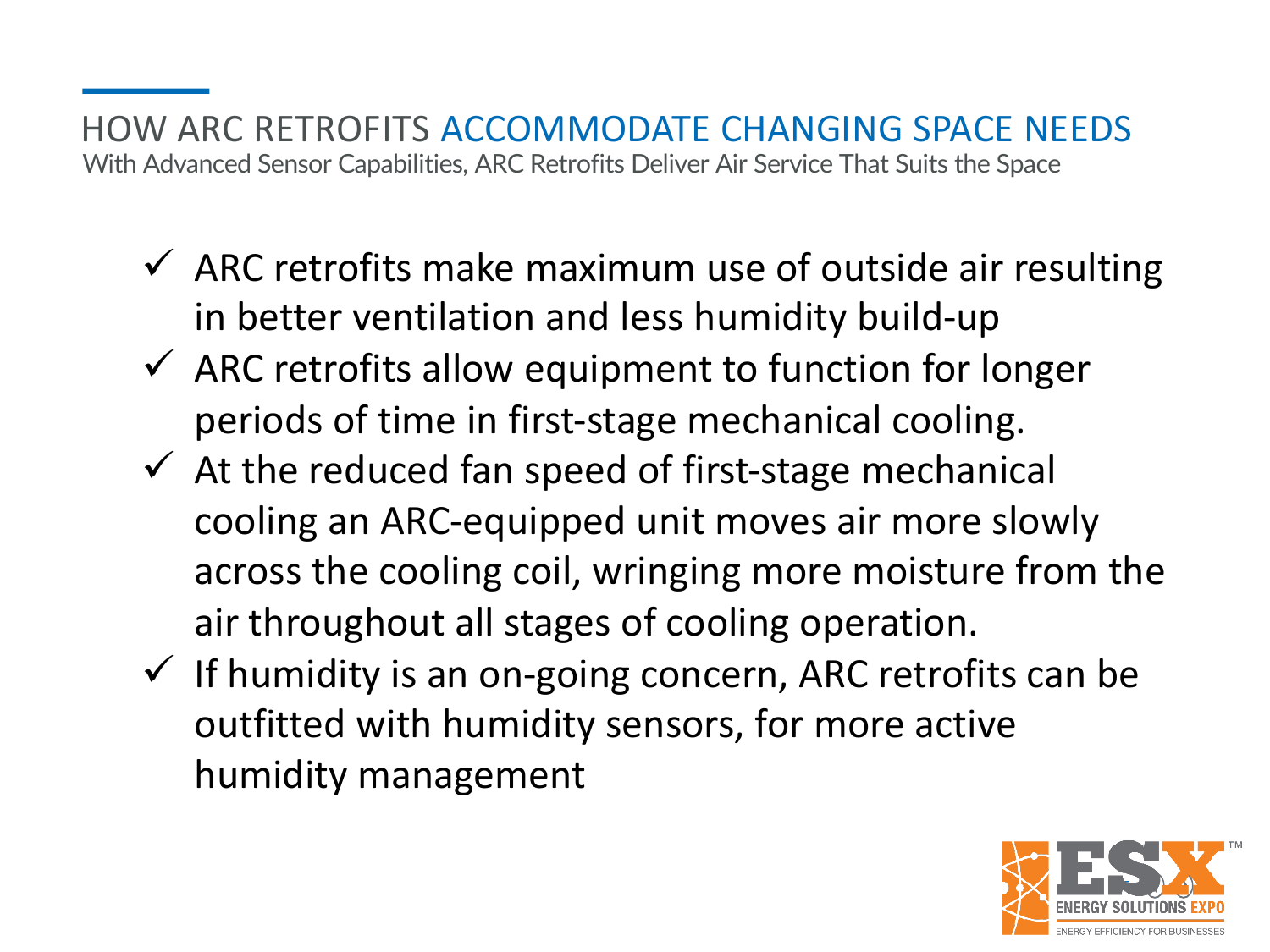## THE SOLUTION ARC RETROFITS

ARC Retrofits Take Advantage of Over-Design



 $\overline{\mathscr{A}}$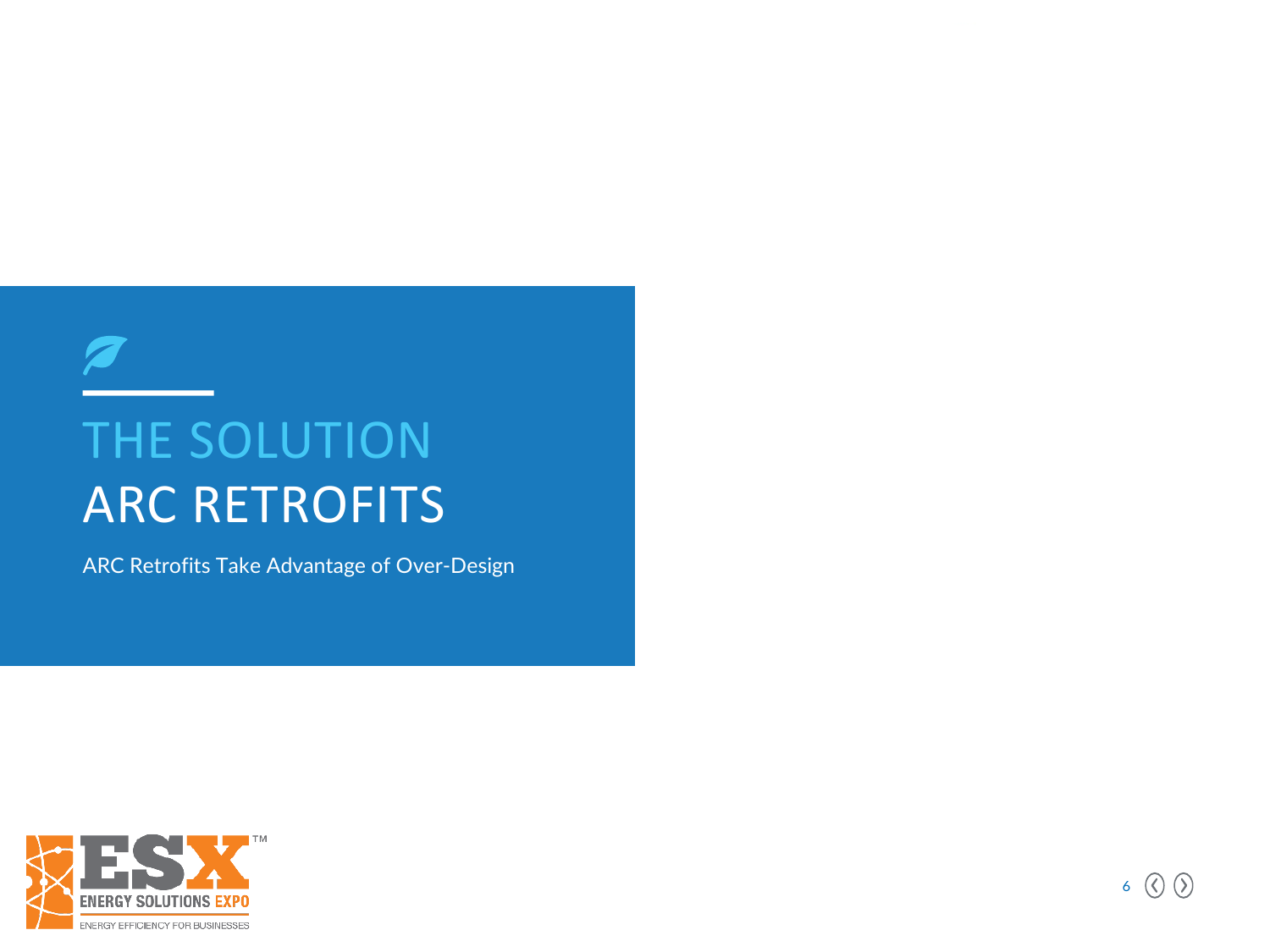### THE ADVANCED ROOFTOP CONTROLS RETROFIT

What do the best solutions offer?



#### REDUCES OVERALL HVAC ENERGY USE 25%-50%

The CATALYST transforms HVAC assets into smart machines delivering an intelligent solution for RTUs that give you greater control to extend the benefits of your current investments even further.



Variable Speed Drive: The Variable Frequency Drive (VFD) provides savings through supply fan control.



Advanced Economizer Control: Reduces the compressor runtime to improve efficiency and reduce wear and tear.



CO<sub>2</sub>-Based Demand Control Ventilation: Makes the most of the available outside air for cooling while ensuring proper ventilation.



Multiple New Sensors & Data Points: Maintain comfort levels and indoor air quality.



Qualifies for Incentives: Widespread support of ARC technology enables financial incentives to reduce capital cost.

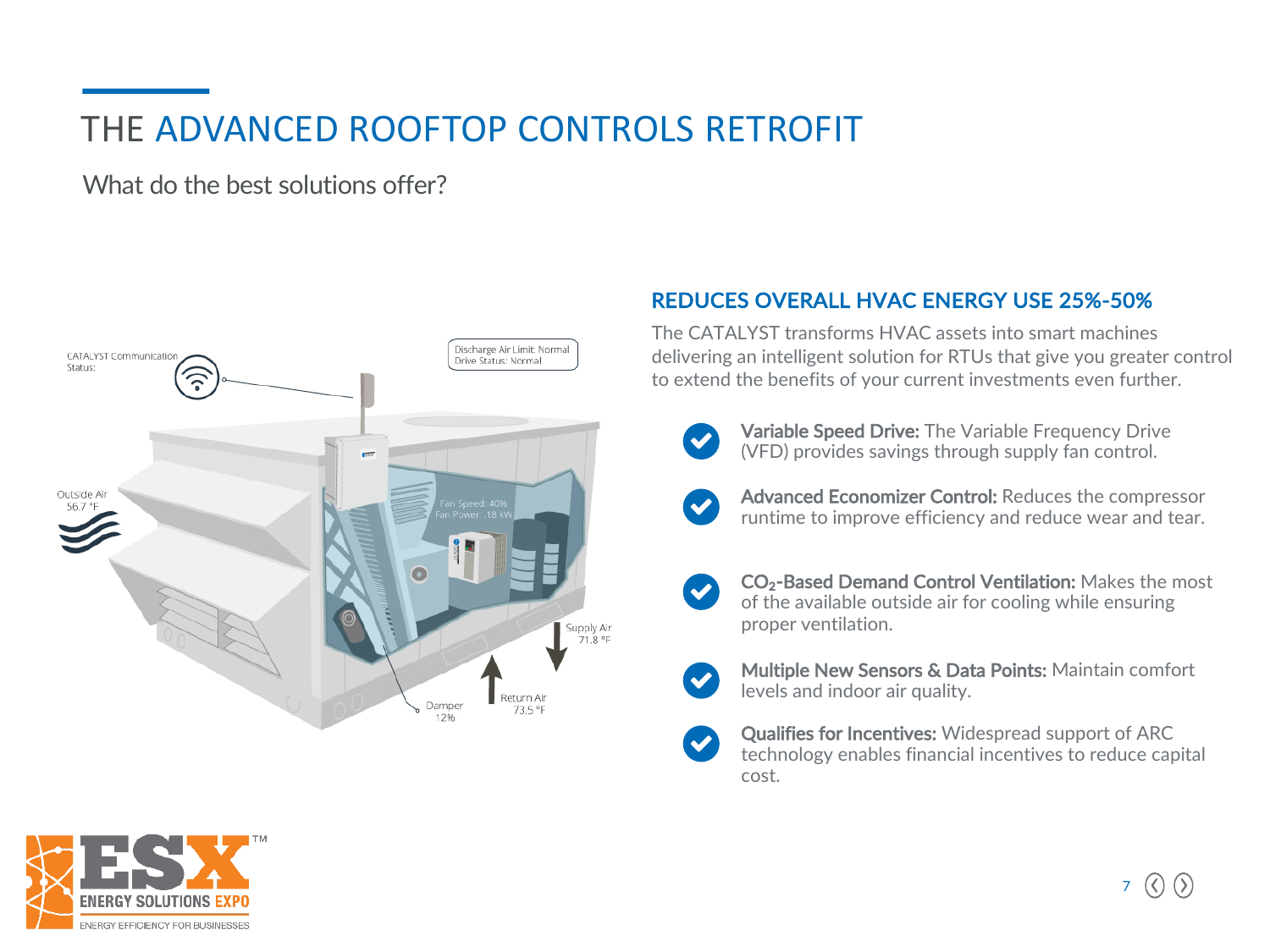### THE BENEFITS OF ADVANCED ANALYTICS AND FAULT DETECTION

You can't control what you can't see



#### BUILDING AUTOMATION OFFERS ADDED SAVINGS

With the eIQ Platform, you have real-time energy consumption monitoring and control with the assurance that the CATALYST's high-tech monitoring system will give you around the clock access to your HVAC assets.



Connected 24/7: The eIQ Platform provides web-based, realtime monitoring for up-to-date reporting with comprehensive diagnostics.



Works with Existing HVAC Assets: Integrates with many existing HVAC and Building Management Systems (BMS).



Fault Detection & Diagnostics: Actively monitor performance of equipment including abnormalities which trigger alarms and notifications.

Building Management Controls: Acts as its own open-protocol BMS capable of controlling lighting, HVAC, sub-metering and more to eliminate day-to-day operational pains.



Preventative Maintenance / Cost Avoidance: insight to equipment conditions can enable maintenance work to be scheduled as needed.

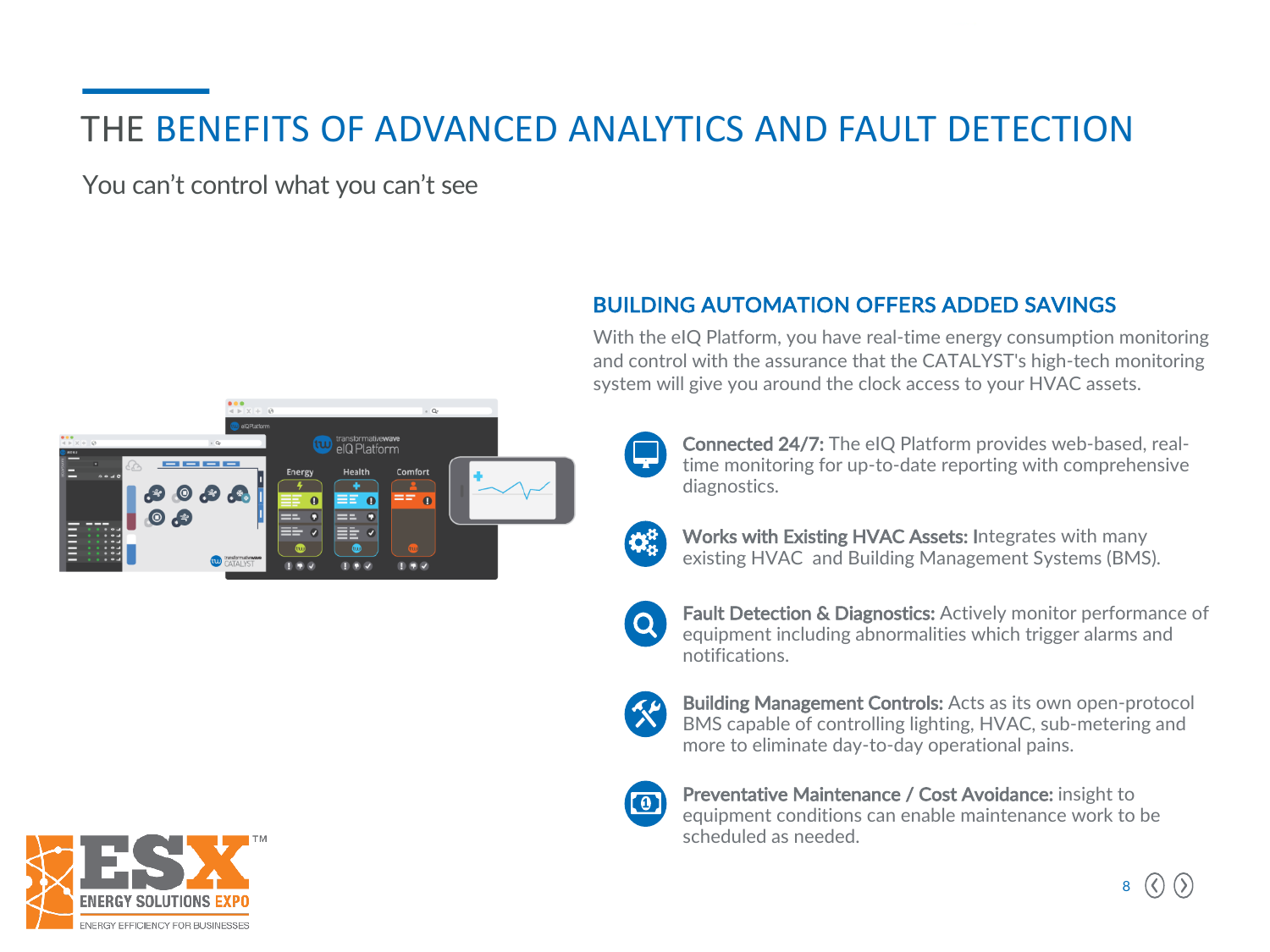

## LET'S SEE SOME VALIDATION

ARC Technology has been tested across the United States and Canada

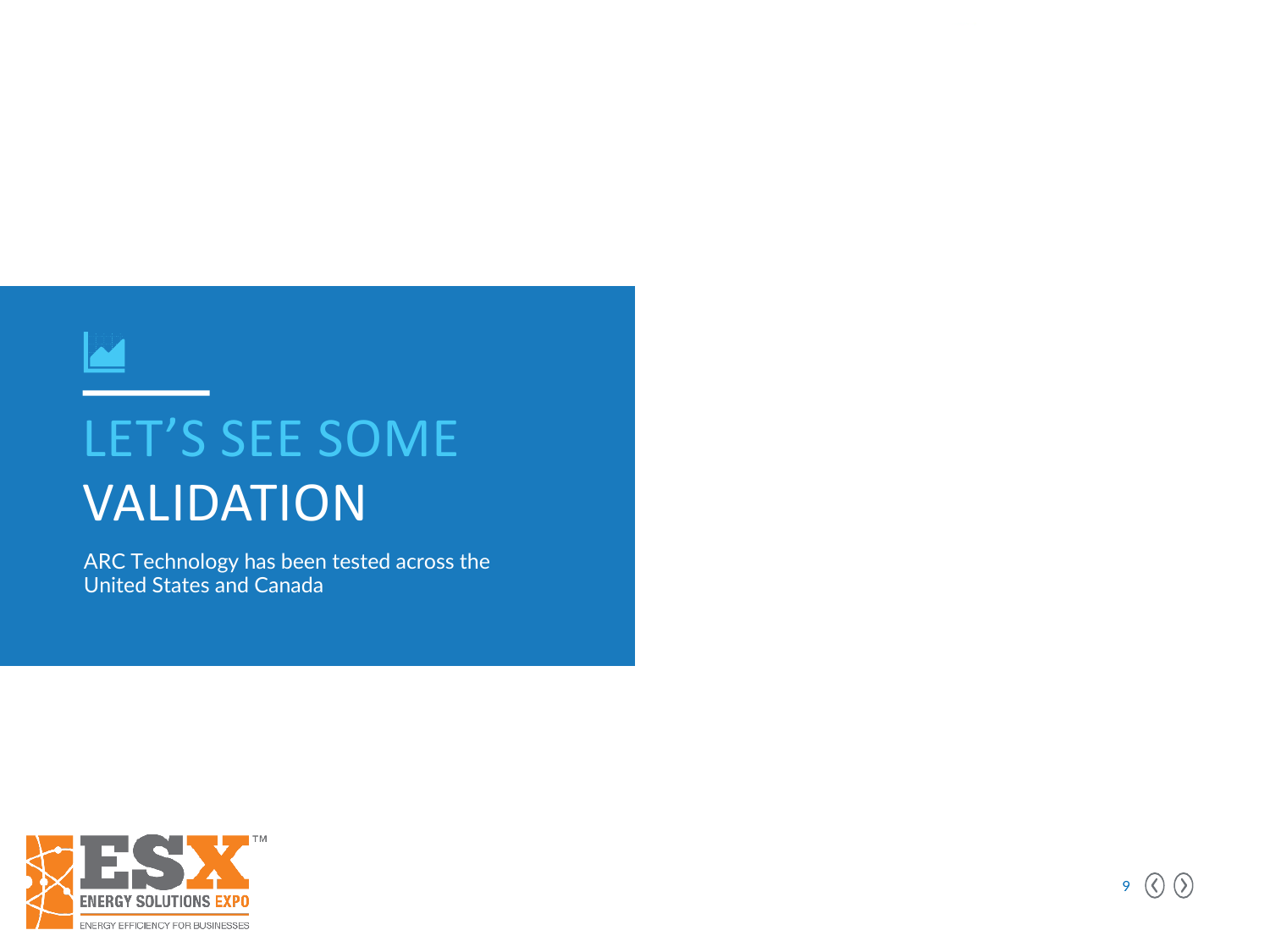#### TORONTO HYDRO PILOT RESULTS

The Toronto Hydro Pilot Study remains one of the most comprehensive studies ever



RESULTS: ENERGY SAVINGS RANGED FROM 35%-74% WITH A 56% MEDIAN

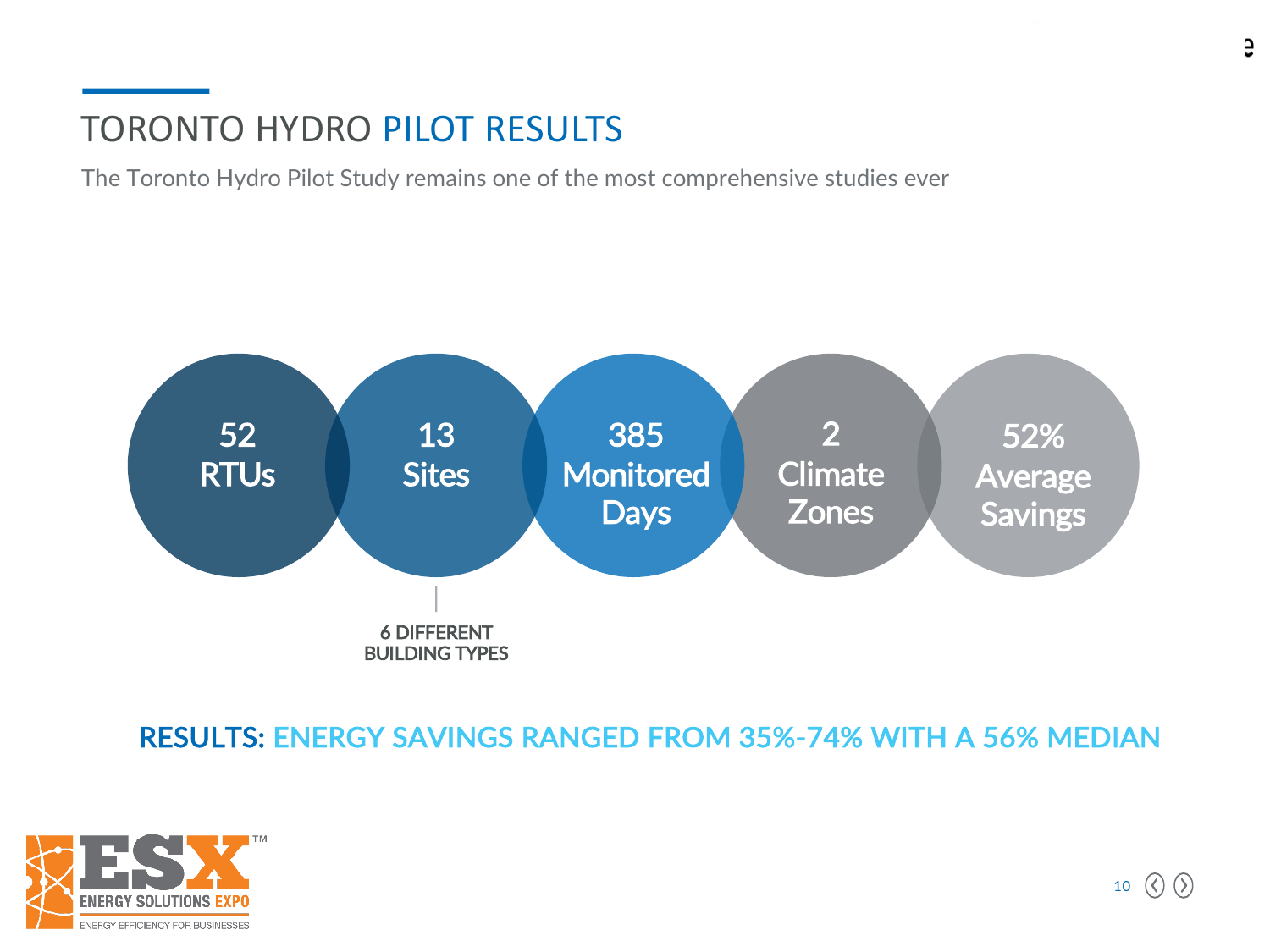#### FIELD DEMONSTRATION RESULTS

The CATALYST ARC Technology has proven its value across a significant number of third-party studies



#### RESULTS: ENERGY SAVINGS RANGED FROM 29%-73% WITH A 48% MEDIAN\*

\*Excludes the high and low outliers which are outside two standard deviations.